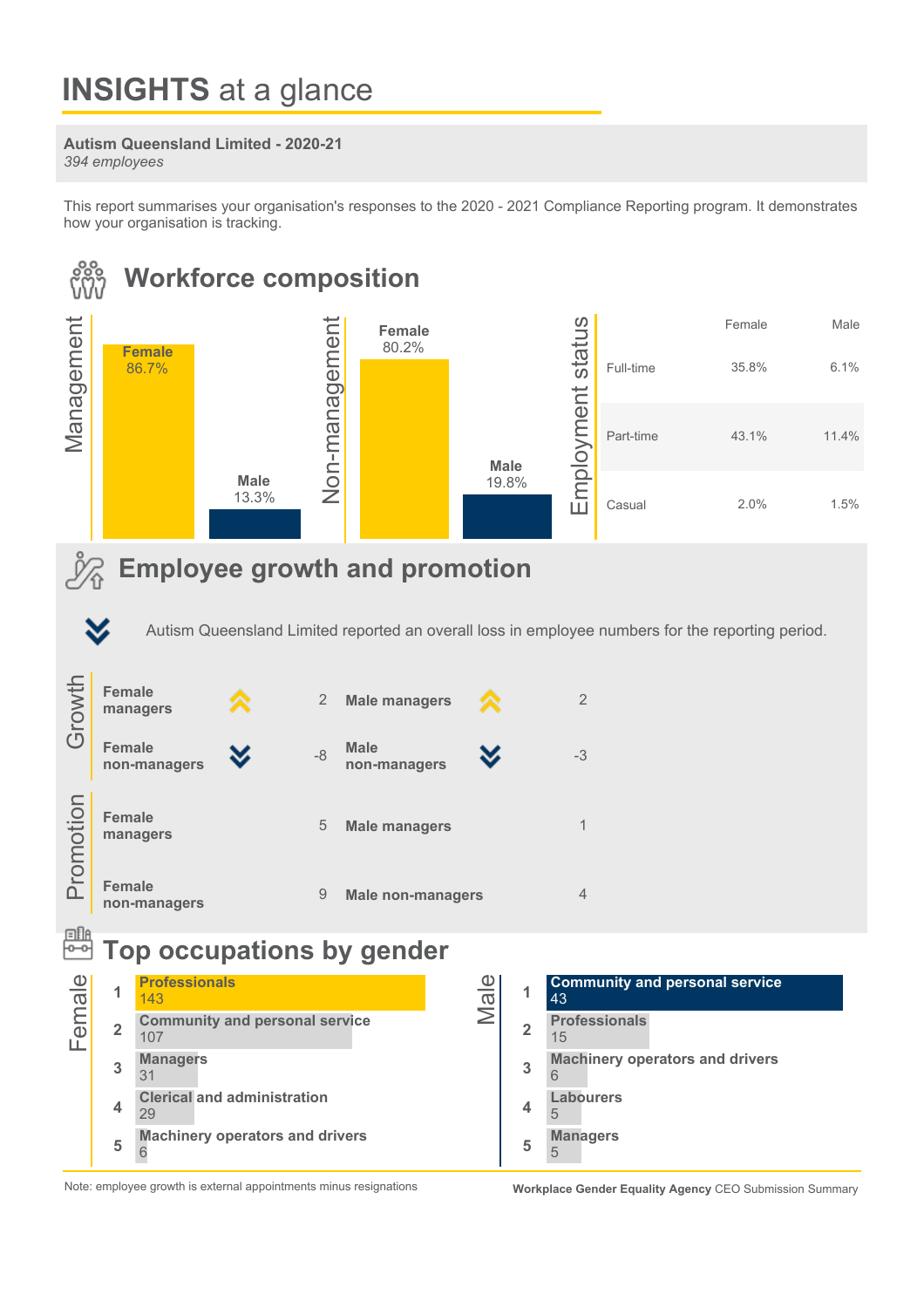## **QUESTIONNAIRE** overview

### **Autism Queensland Limited - 2020-21**

394 employees

This section summarises your responses to the 'yes/no' questions in the questionnaire.



\* Some companies may not have a target for Board composition if the Board is currently gender balanced

Workplace Gender Equality Agency CEO Submission Summary